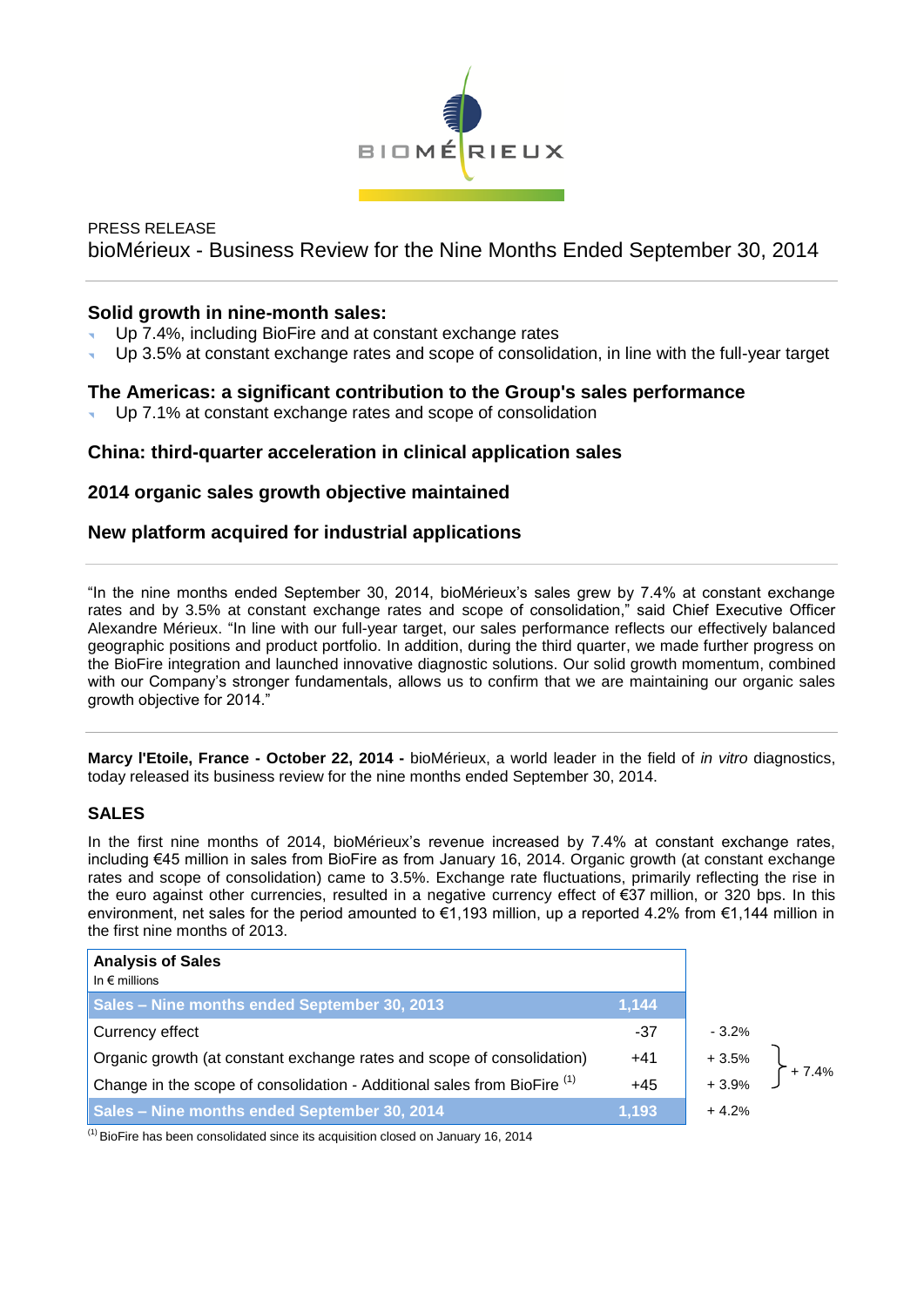In the **third quarter**, sales amounted to €412 million, reflecting year-on-year organic growth of 2.3%. Excluding proceeds from R&D collaborations recognized in revenue for the first time in third-quarter 2013 in an amount of €6 million, organic growth would have represented 3.7% in third-quarter 2014, lifted by a very good September.

Over the **first nine months of 2014**, sales fully benefited from the Company's broadly diversified geographic base. Development accelerated in North America and demand in Western Europe remained satisfactory. These two areas, which account for two-thirds of the Group's business, thereby served as a solid base for expansion that, in particular, offset weak sales in China, notably in industrial applications. Furthermore, China's performance continued to hold back the overall pace of organic growth in emerging markets which, representing 28% of consolidated sales, grew by just 5% year-on-year. At constant exchange rates and scope of consolidation (like-for-like), sales for the first nine months of 2014 are summarized by region as follows:

| <b>Sales</b><br>by Region<br>In $\epsilon$ millions | 9 months<br>ended<br>Sept. 30,<br>2014 | 9 months<br>ended<br>Sept. 30,<br>2013 | Change<br>As reported | <b>Change</b><br>Like-for-like | Q3<br>2014 |                | Q3<br>2013 | Change<br>As reported | <b>Change</b><br>Like-for-like |
|-----------------------------------------------------|----------------------------------------|----------------------------------------|-----------------------|--------------------------------|------------|----------------|------------|-----------------------|--------------------------------|
| Europe <sup>(1)</sup>                               | 595                                    | 584                                    | $+2.4%$               | $+2.7%$                        | 193        |                | 193        | $+1.4%$               | $+0.3%$                        |
| North America <sup>(2)</sup>                        | 306                                    | 257                                    | $+19.1%$              | $+5.9%$                        | 111        |                | 89         | $+24.1%$              | $+6.6%$                        |
| Latin America                                       | 93                                     | 96                                     | $-3.1%$               | $+10.3%$                       |            | 34             | 32         | $+6.0%$               | $+12.5%$                       |
| Americas                                            | 399                                    | 353                                    | $+13.1%$              | $+7.1%$                        | 145        |                | 121        | + 19.3%               | $+8.2%$                        |
| Asia-Pacific                                        | 194                                    | 201                                    | - 3.6%                | $+0.7%$                        | 73         |                | 70         | $+5.2%$               | $+5.2%$                        |
| <b>Total sales from the Regions</b>                 | 1,188                                  | 1,138                                  | $+4.4%$               | $+3.7%$                        | 411        |                | 384        | $+7.1%$               | $+3.7%$                        |
| R&D-related revenue                                 | 5                                      | 6                                      | $-28.0%$              | $-28.3%$                       |            | $\overline{1}$ | 6          | $-81.3%$              | $-83.3%$                       |
| <b>TOTAL</b>                                        | 1,193                                  | 1.144                                  | $+4.2%$               | $+3.5%$                        | 412        |                | 390        | $+5.7%$               | $+2.3%$                        |

 $<sup>(1)</sup>$  Including the Middle East and Africa</sup>

 $(2)$  Including €44 million in BioFire sales

- In the **Europe-Middle East-Africa** region (51% of the consolidated total), sales improved by a significant 2.7% on the first nine months of 2013.
	- Virtually every country in **Western Europe** (43% of the consolidated total) experienced growth during the period, driving a more than 2% increase in revenue. United Kingdom and Germany saw a robust increase in sales. The upturn in business that began early in the year continued in the Southern European countries, generating combined year-on-year growth of about 3%. Lastly, sales were stable in France in an uncertain market.

Business was solid in clinical applications, led by instrument sales in microbiology, VIDAS<sup>®</sup> immunoassays and molecular biology. Growth in industrial application sales reflected varying performances across countries. It was driven in particular by TEMPO<sup>®</sup> reagents for the automated enumeration of bacterial flora that may be present in food. This product range was recently expanded with the second-quarter launch of the 10<sup>th</sup> card, TEMPO<sup>®</sup> BC, used for *Bacillus cereus* group enumeration in 24 hours.

- As previously announced, geopolitical tensions caused a slowdown in third-quarter business in the **Eastern Europe-Middle East-Africa** area. Taking this into account, the area's growth rate came to nearly 6% for the nine-month period.
- The Group's newly created **Americas** region accounts for one third of consolidated revenue. In the first nine months of 2014, sales in the region increased by 7.1%, led by a good third quarter (up 8.2%) in both clinical and industrial applications.
	- In **North America** (25% of the consolidated total), sales climbed by nearly 6% year-on-year. Despite a particularly high basis of comparison, growth in sales accelerated in the third quarter, representing 6.6%.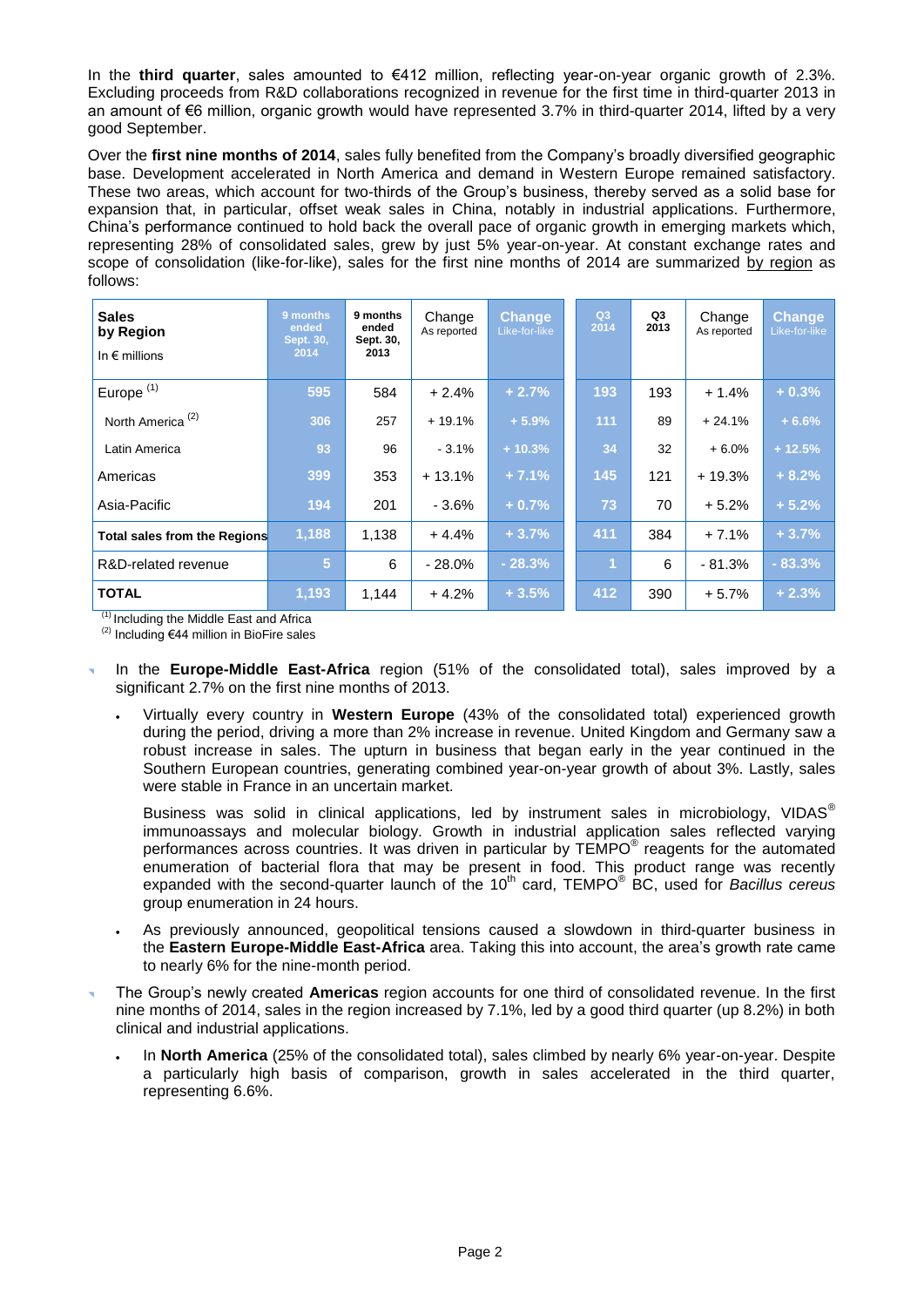In clinical applications, demand for the VIDAS® B.R.A.H.M.S. PCT<sup>™</sup> reagent remained very strong. The first FDA-approved test to measure procalcitonin, this solution enables sepsis risk to be assessed in hospitalized emergency care patients in 20 minutes. Its success attests to the high medical value it represents for medical staff and to the flexibility offered by the VIDAS platform®, which is perfectly suited for use in emergency situations. In addition, sales in North America were helped by the installation of a large number of VITEK® MS systems. VITEK® MS is the only mass spectrometry system cleared by the FDA for the routine detection of a comprehensive menu of disease-causing microorganisms and the first system in the VITEK® line to enable detection in minutes.

Industrial application sales accelerated over the third quarter and continued to be led by healthy demand for reagents.

- In **Latin America** (8% of the consolidated total), the sales growth rate exceeded 10% year-on-year, driven by robust demand in all of the direct distribution countries in the area. In Brazil, sales increased by 8%. In the clinical sector, business in the area continued to be led by reagent sales in the microbiology lines and in the VIDAS® immunoassay range. Industrial application sales rose by nearly 13%.
- In the **Asia-Pacific** region (16% of the consolidated total), business was stable year-on-year. Revenue in India continued its rapid ascent, up 19% for the period due mainly to successful sales of the VIDAS<sup>®</sup> range. In the third quarter, sales in China turned upward in clinical applications, delivering growth of nearly 11%. However, business in the country continued to contract, down 2% overall year-on-year, due to the impact of weak industrial application sales. In view of the specific 2014 market environment, the Company took steps to optimize its distribution network and sustainably anchor its development in this strategic country.

In the Asia-Pacific region as a whole, bioMérieux's sales performance in the clinical sector was supported by growth in reagents, including VIDAS<sup>®</sup> in particular. In industrial applications, slower sales in China continued to weigh on business.

| Sales<br>by Application<br>In $\epsilon$ millions | 9 months<br>ended<br>Sept. 30,<br>2014 | 9 months<br>ended<br>Sept. 30,<br>2013 | Change<br>As reported | <b>Change</b><br>Like-for-like |
|---------------------------------------------------|----------------------------------------|----------------------------------------|-----------------------|--------------------------------|
| <b>Clinical Applications</b>                      | 948                                    | 900                                    | $+5.4%$               | $+4.4%$                        |
| Microbiology                                      | 564                                    | 570                                    | $-0.9\%$              | $+2.3%$                        |
| Immunoassays <sup>(1)</sup>                       | 276                                    | 264                                    | $+4.8%$               | $+8.4%$                        |
| Molecular Biology <sup>(2)</sup>                  | 96                                     | 55                                     | $+73.5%$              | $+7.3%$                        |
| Other                                             | 11                                     | 11                                     | $+1.7%$               | $+5.9%$                        |
| Industrial Applications <sup>(3)</sup>            | 240                                    | 238                                    | $+0.8%$               | $+1.0%$                        |
| <b>Total sales from Applications</b>              | 1,188                                  | 1,138                                  | $+4.4%$               | $+3.7%$                        |
| R&D-related revenue                               | 5                                      | 6                                      | $-28.0%$              | $-28.3%$                       |
| TOTAL                                             | 1,193                                  | 1,144                                  | $+4.2%$               | $+3.5%$                        |

At constant exchange rates and scope of consolidation (like-for-like), sales for the first nine months of 2014 may be analyzed by application as follows:

 $<sup>(1)</sup>$  Including VIDAS<sup>®</sup>, up 9.8%</sup>

(2) Including €38 million in BioFire Diagnostics sales

(3) Including  $\epsilon$ 7 million in BioFire Defense sales

In **clinical applications**, growth in business remained solid at 4.4%.

 **Microbiology** sales were up 2.3%. The third quarter saw sales improve by nearly 5% as the pace of production at the Durham plant began to increase (see the related paragraph under "Third-quarter operating highlights"). Over the first nine months of the year, business was led by the healthy performance of the automated ID/AST line, culture media and microbiology lab automation solutions.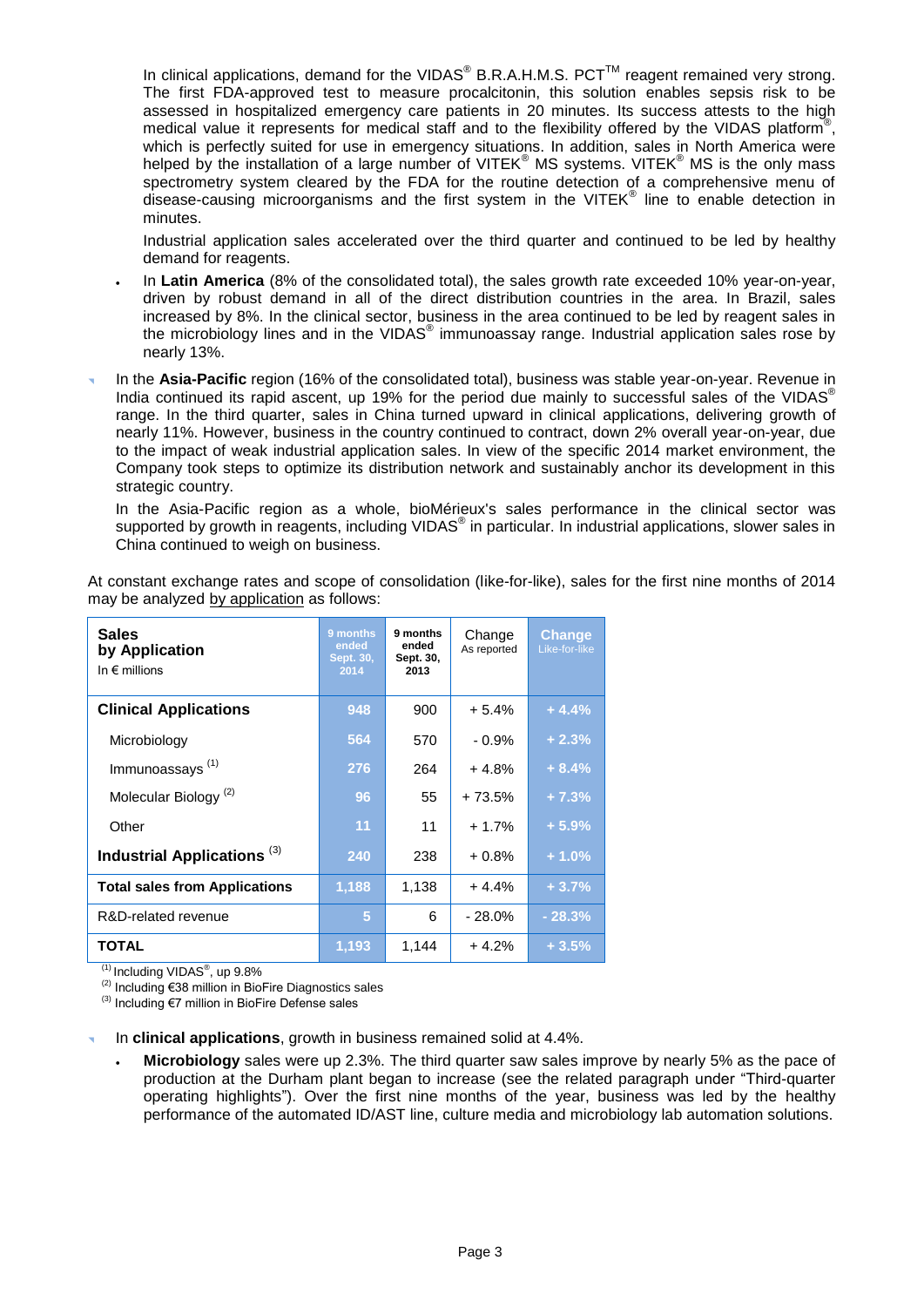- . In immunoassays, VIDAS<sup>®</sup> sales grew by nearly 10% over the period, buoyed by the product range effect stemming from the recent launch of VIDAS<sup>®</sup> 3, whose installed based stood at more than 400 systems at end-September. Led by demand for reagents and instruments, sales thereby benefited from the successful positioning of VIDAS® in emerging markets, in high medical value assays, especially VIDAS<sup>®</sup> B.R.A.H.M.S. PCT<sup>™</sup>, and from the launch of new parameters, including the VIDAS<sup>®</sup> 25 OH Vitamin D Total test.
- **Molecular biology** reported a more than 7% year-on-year increase in organic sales, thanks to fast growth in the ARGENE<sup>®</sup> line. Including the contribution of BioFire, which has been consolidated from January 16, molecular biology sales grew by more than 70% in the first nine months of the year.
- **Industrial applications** represent 20% of consolidated sales. Up by just 1% year-on-year, they were held back by weak sales in China, particularly in instruments. Business advanced in all of the other regions, driven by reagent sales. In industrial applications, bioMérieux is able to leverage its broad range of microbiological control solutions to meet the analysis and organization needs of quality control laboratories.
- Sales of **reagents** and **services,** which represented 90.6% of the consolidated total, rose by nearly 5% on an organic basis.

## **OTHER INFORMATION**

**Net debt**

At September 30, 2014, **net debt** stood at €277 million after payment of the BioFire acquisition price in a total amount of €353 million in January 2014. At December 31, 2013, the Company had a net cash position of €25 million.

The Company has €300 million in seven-year bonds, placed with institutional investors in October 2013. Lastly, it has a €350-million syndicated line of credit whose expiration date was extended during the first half to May 20, 2019.

## **THIRD-QUARTER OPERATING HIGHLIGHTS**

### **The Durham, NC plant in the United States**

The Company is pursuing a broad action plan intended to reinforce the Durham site's quality system and to return to a satisfactory blood culture bottle production situation by the end of 2014. In accordance with this schedule, bioMérieux shifted the newest production line this summer to 24 hours/7 days production (versus 24/5 previously). At the same time, in July, the Company initiated the construction of an additional blood culture bottle production line, which is expected to be effective in the first half of 2017 to provide sufficient production capacity to meet the expected increase in worldwide demand for blood culture bottles in the years to come.

### **Ongoing integration of BioFire**

Over the eight and a half months from January 16 to September 30, 2014, **BioFire** contributed sales of €45 million, reported in "change in the scope of consolidation" for the period. With the marketing organization still in the start-up phase in the rest of the world, North America accounted for €44 million of the total. At the end of September, BioFire's sales were up 74% on an organic basis, led by the success of FilmArray<sup>®</sup>. In particular, in the third quarter, the syndromic approach of the FilmArray<sup>®</sup> respiratory panel proved to be a highly effective aid in the fight against the enterovirus D68 (EV-D68) outbreak.

During the third quarter, bioMérieux and BioFire made significant progress on the ongoing integration process:

- The FilmArray® system is being actively promoted among bioMérieux customers in the United States.
- The R&D strategy has been defined for the coming years, providing a collaborative framework for BioFire and bioMérieux's molecular biology teams.
- $\cdot$  In July, the clinical study relating to the use of the FilmArray® panel to diagnose meningitis and encephalitis was initiated in various U.S. hospital laboratories. The Company intends to file for FDA approval in 2015 for this fourth high medical value panel.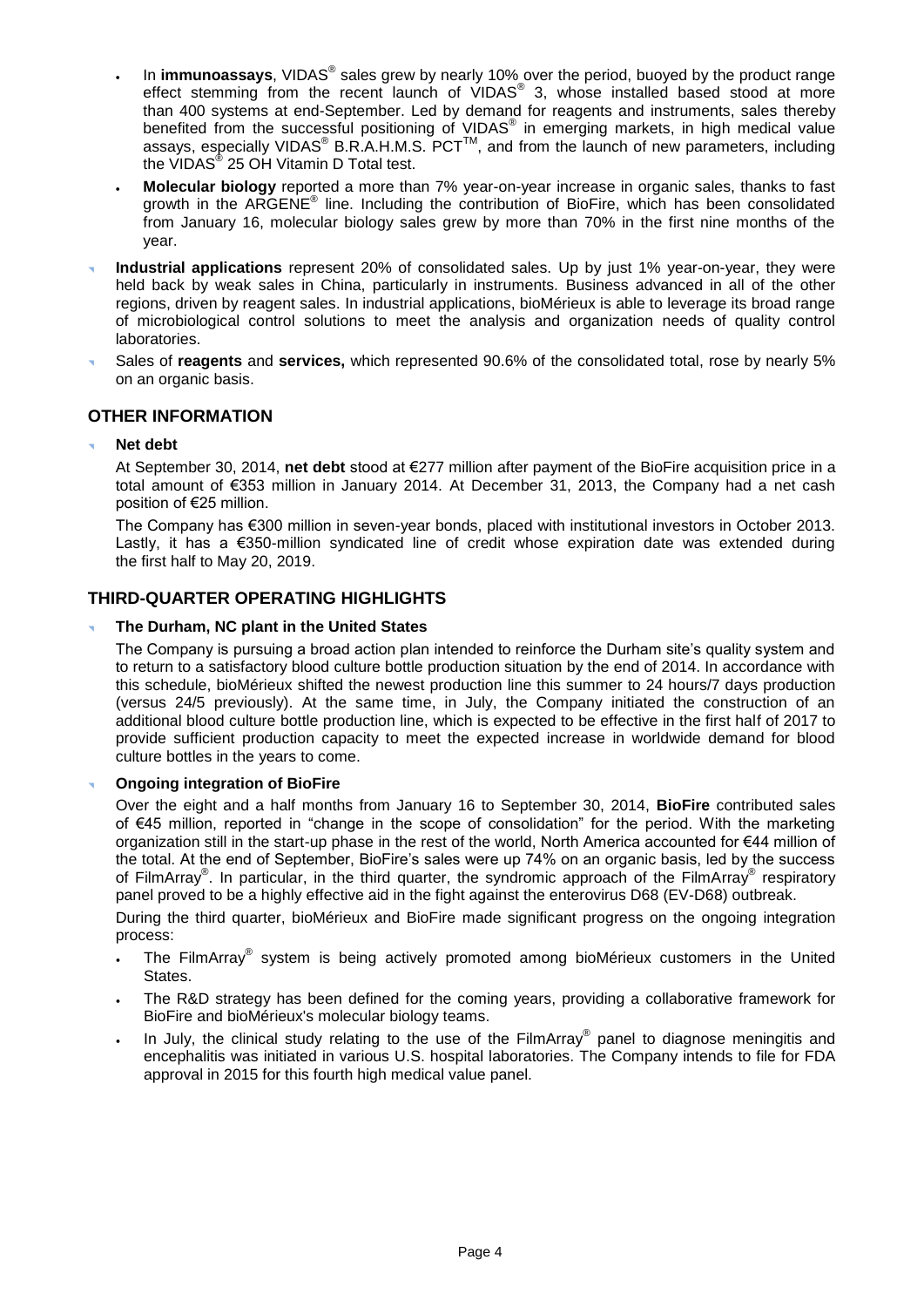On the other hand, the legal protest action initiated by a competing company regarding the award of the \$240 million Next Generation Diagnostic System (NGDS) Technology Development contract to BioFire Defense by the U.S. Department of Defense (DoD) was still underway at the end of September and the related work was still on hold. However, in response to the Ebola outbreak in West-Africa, the U.S. Department of Defense has placed new delivery orders for FilmArray® instruments and pouches, as well as for development work required to obtain FDA Emergency Use Authorization (EUA) for a military-use FilmArray® Ebola test. This test was submitted to the FDA for fast-track EUA clearance on October 18. Working in close collaboration with the FDA, BioFire is also preparing a commercial FilmArray® Ebola test for EUA submission so that it can be used as a clinical diagnostic test in hospital laboratories. This submission to the FDA is expected shortly.

### **Commercial offer**

In the first nine months of the year, bioMérieux enhanced its commercial offer and launched **11 new products**. In particular, in the third quarter:

- bioMérieux announced the CE marking of the new generation BacT/ALERT® system, **VIRTUOTM** . This unique and innovative automated blood culture system for detecting disease-causing microorganisms has extended the BacT/ALERT® range of solutions. Thanks to its increased efficiency, the system will enable laboratories to deliver fast results to clinicians, thereby helping to improve patient care and optimize laboratory productivity. It is now commercially available in target countries that recognize the CE marking. The VIRTUO™ launch will concern existing customers in an initial phase, until blood culture bottle supply levels reach satisfactory levels. As of end-September, just two and a half months following the CE marking of VIRTUO<sup>TM</sup>, the commercial launch was proceeding as expected with the installation of the first systems in customer laboratories.
- In addition, bioMérieux announced the launch of **chromID ® Salmonella Elite**, a new generation culture media solution enabling faster detection of *Salmonella* strains in clinical stool samples. *Salmonella* is one of the most common bacterial causes of diarrhea worldwide and is therefore a major public health concern.
- bioMérieux launched **easySTREAMTM**, an automated sample preparation station for PCR assays. easySTREAMTM will enhance the full automation solution that bioMérieux provides to centralized and reference molecular biology laboratories.
- Lastly, for research applications (RUO), bioMérieux has launched the **VITEKTM MS Blood Culture** kit, a tool for preparing microorganisms in positive blood culture bottles for direct, rapid identification using the VITEK MS<sup>®</sup> mass spectrometry system.

# **POST-BALANCE SHEET EVENTS**

### **Saint Louis, MO site in the United States: FDA warning letter**

On October 13, the Company received a warning letter from the U.S. FDA relating to an inspection in July 2014 of the Company's Saint Louis, MO site that is dedicated to the production of VITEK<sup>®</sup> cards and certain microbiology instruments. The warning letter pertains to nine deviations from the Quality System Regulations for medical devices (Title 21 Code of Federal Regulations, Part 820) observed by the FDA during the July 2014 inspection. It requests that bioMérieux take corrective measures in particular relating to complaint handling and corrective and preventive action (CAPA) trending. These deviations relate to the site's Quality system management. At this stage, bioMérieux does not anticipate any related product supply issues. bioMérieux will actively collaborate with the FDA to address these concerns to the agency's full satisfaction and plans to provide the requested comprehensive response to the FDA within fifteen business days from receipt of the warning letter.

### **Acquisition in industrial microbiology**

On October 15, bioMérieux acquired all outstanding shares in Alsace-based **Advencis** (France). This industrial microbiology start-up of seven employees has developed an incubator system for rapidly detecting microbial contaminants in water used in manufacturing, particularly by pharmaceutical companies. The incubator features innovative proprietary imaging technology that enables early detection and enumeration of colonies, prior to their analysis via traditional methods. This easy-to-use modular system is expected to become commercially available in 2015. The acquisition price, including an initial payment and contingent consideration linked to the success of the next development stages, could reach up to a total of €10 million. The system will expand the range of industrial microbiology products that bioMérieux, the leader in this market, provides to its customers.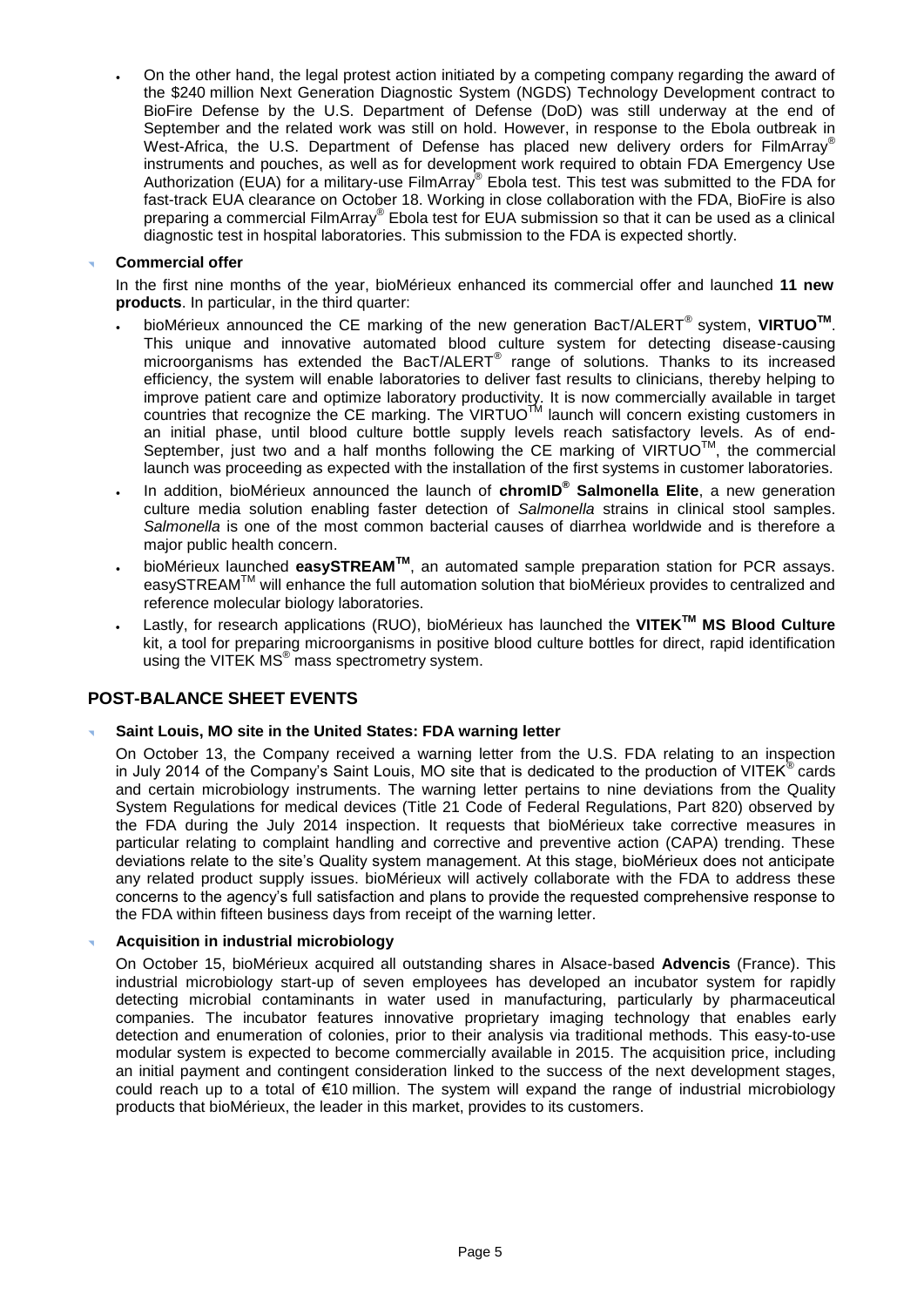# **INVESTOR CALENDAR**

Fourth-quarter 2014 sales: January 22, 2015 - before start of trading

*The above forward-looking statements are based, entirely or partially, on assessments or judgments that may change or be modified, due to uncertainties and risks related to the Company's economic, financial, regulatory and competitive environment, notably those described in the 2013 Registration Document. Accordingly, the Company cannot give any assurance nor make any representation as to whether the objectives will be met. The Company does not undertake to update or otherwise revise any forecasts or objectives presented herein, except in compliance with the disclosure obligations applicable to companies whose shares are listed on a stock exchange.*

## **ABOUT BIOMERIEUX**

#### *Pioneering Diagnostics*

A world leader in the field of *in vitro* diagnostics for 50 years, bioMérieux is present in more than 150 countries through 41 subsidiaries and a large network of distributors. In 2013, revenues reached €1,588 million with 87% of sales outside of France.

bioMérieux provides diagnostic solutions (reagents, instruments, software) which determine the source of disease and contamination to improve patient health and ensure consumer safety. Its products are used for diagnosing infectious diseases and providing high medical value results for cancer screening and monitoring and cardiovascular emergencies. They are also used for detecting microorganisms in agri-food, pharmaceutical and cosmetic products.

bioMérieux is listed on the NYSE Euronext Paris market (Symbol: BIM - ISIN: FR0010096479). Corporate website: www.biomerieux.com. Investor website: www.biomerieux-finance.com.

## **CONTACTS**

#### *Investor Relations*

#### **bioMérieux**

Isabelle Tongio Tel: + 33 4 78 87 22 37 investor.relations@biomerieux.com

#### *Media Relations*

#### **bioMérieux Image Sept**

Aurore Sergeant **Laurence Heilbronn**<br>
Tel: + 33 4 78 87 54 75 Tel: + 33 1 53 70 74 64 Tel: + 33 4 78 87 54 75 media@biomerieux.com lheilbronn@image7.fr

Claire Doligez Tel: + 33 1 53 70 74 48 cdoligez@image7.fr